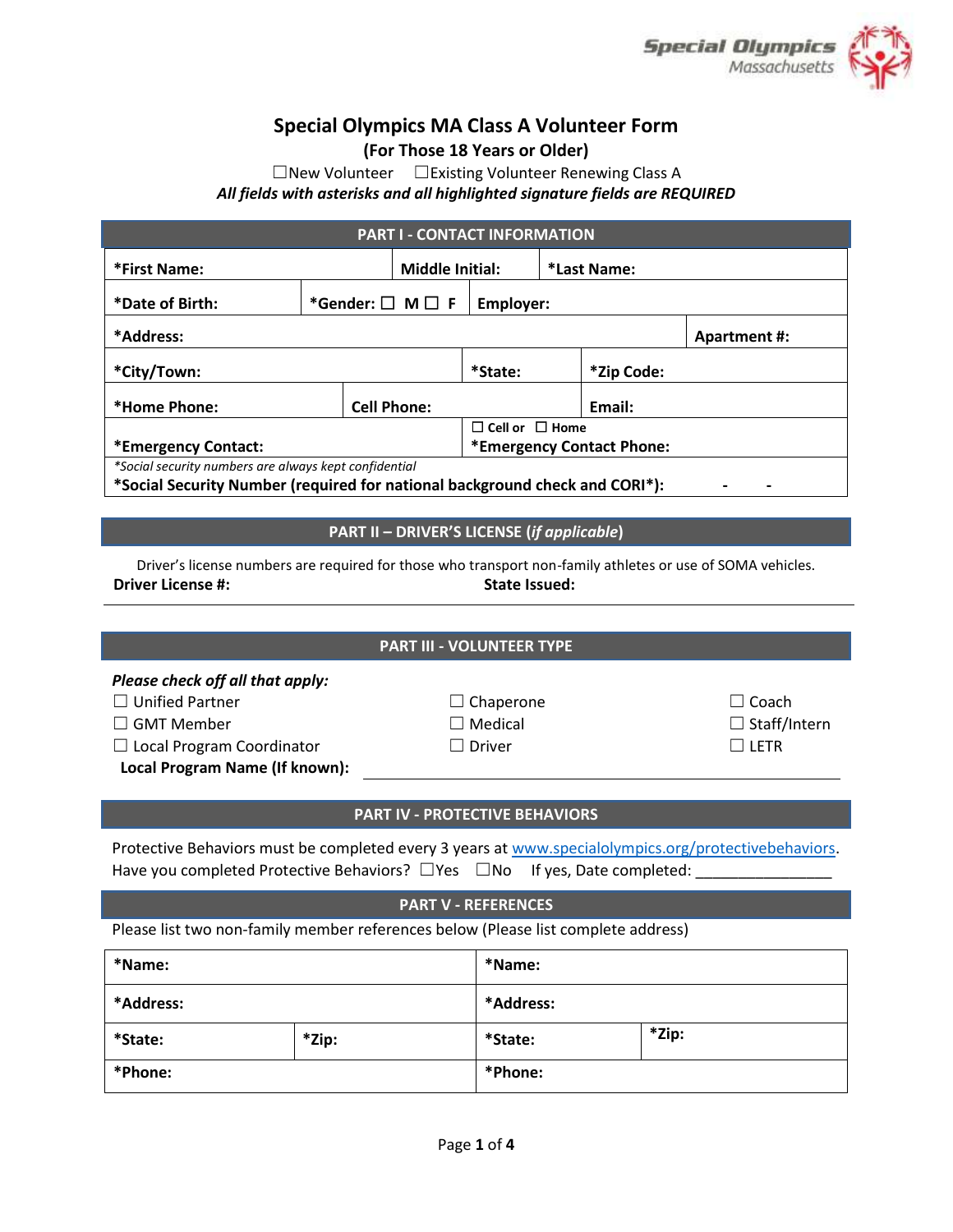

#### **PART VI - BACKGROUND INFORMATION**

#### *Please answer the questions below. If you answer "Yes" to any, please attach a written explanation.*

- 1. Do you use illegal drugs?  $\Box$ Yes  $\Box$ No
- 2. Have you ever been convicted of a criminal offense?  $\square$ Yes  $\square$ No
- 3. Have you ever been criminally charged with neglect, abuse or assault?  $\Box$ Yes  $\Box$ No
- 4. Has your driver's license ever been suspended or revoked?  $\Box$ Yes  $\Box$ No

Background verification, inclusive of a Criminal Offender Record Information (CORI) check, will be performed by Special Olympics Massachusetts in accordance with federal, state and local law. Special Olympics Massachusetts will inform you of the results and give you an opportunity to respond. Special Olympics Massachusetts reserves the right to re-evaluate your candidacy in light of the seriousness of the offense and the amount of time since it occurred and may choose to not permit you to serve as a volunteer based upon this evaluation.

#### **PART VII - ACKNOWLEDGEMENT & SIGNATURE**

I understand and agree to the following:

- The information that I have provided may be verified, and I give permission to SOMA to make inquiry of others concerning my application to act as a SOMA volunteer, and I fully release SOMA from any liability resulting from the verification process;
- I understand that SOMA specifically has my permission (both during participation and anytime thereafter) to use my likeness, name, voice, and words in television, radio, film, newspaper, magazines, and any other media, and in any form, to promote activities of Special Olympics Massachusetts;
- I understand that if a medical emergency should arise during my participation in any SOMA activity and I am not able to give my consent for treatment for any reason, that SOMA is authorized to take whatever measures are necessary to protect my health and well-being, including hospitalization;
- I understand that SOMA reserves the right, in its sole judgment, to deny an applicant who it determines poses a potential threat to the safety or integrity of themselves or others.

**I affirm that I have read the above and that the information I have given is true, complete, and correct. I understand that omitting requested information or reporting information that is false may result in my immediate disqualification from participating in Special Olympics Massachusetts.**

\*Applicant Signature \_\_\_\_\_\_\_\_\_\_\_\_\_\_\_\_\_\_\_\_\_\_\_\_\_\_\_\_\_\_\_\_\_\_ \*Signature Date:**\_\_\_\_\_\_\_\_\_\_\_\_\_\_\_\_\_\_\_**

*(must be handwritten):*

*This form will expire three (3) years from date of signature.*

Please check that you have completed the following:

- $\Box$  Volunteer Application (All Applicable Sections)
- $\Box$  Signed All Applicable Sections
- $\Box$  General Orientation (http://specialolympicsma.org/General)
- $\Box$  Online Protective Behaviors [\(www.specialolympics.org/protectivebehaviors\)](http://www.specialolympics.org/protectivebehaviors)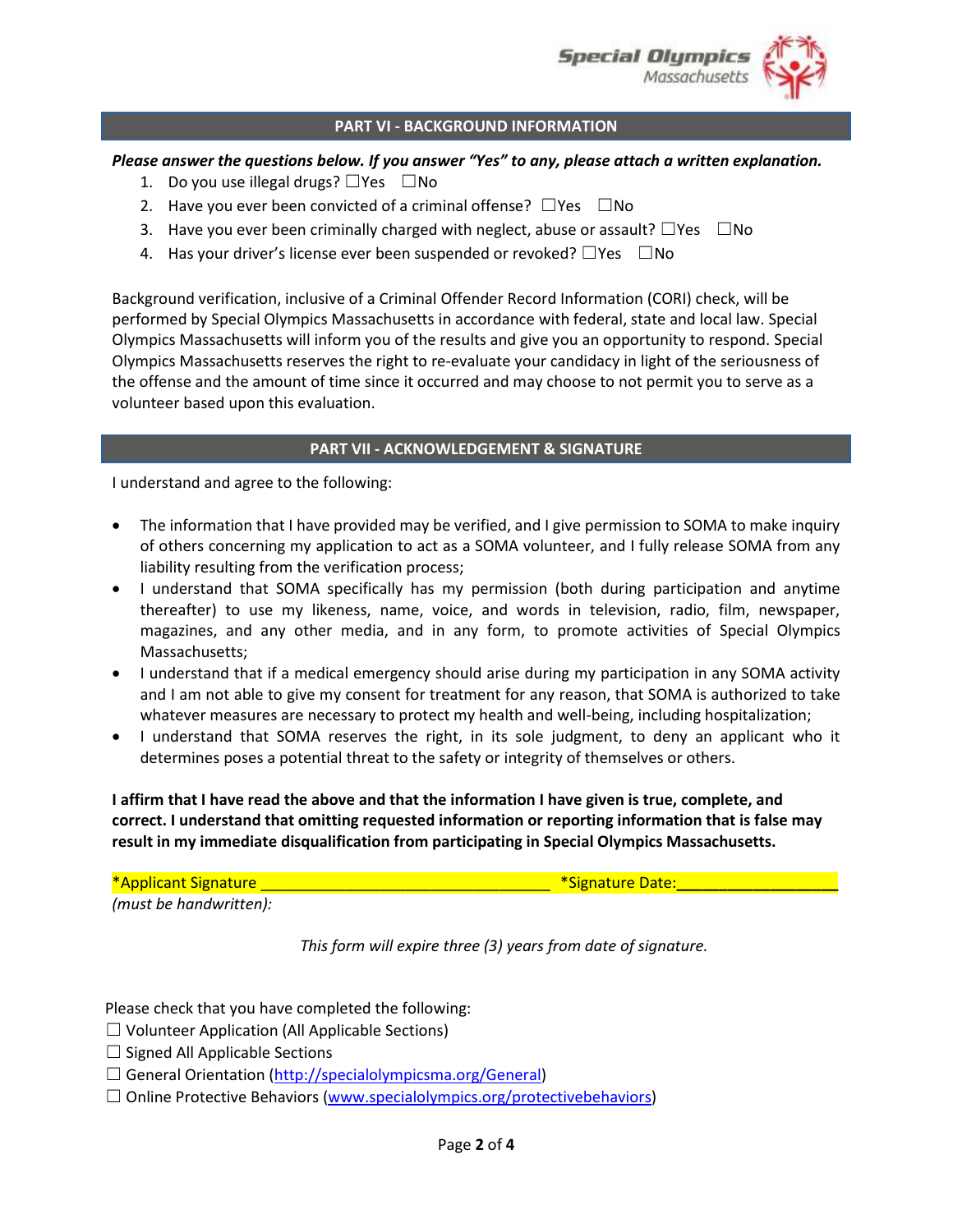

# **Criminal Offender Record Information (CORI) Acknowledgement Form**

**TO BE USED BY ORGANIZATIONS CONDUCTING CORI CHECKS FOR EMPLOYMENT, VOLUNTEER, SUBCONTRACTOR, LICENSING, AND HOUSING PURPOSES.**

Special Olympics of Massachusetts, Inc. ("SOMA") is registered under the provisions of M.G.L. c. 6, § 172 to receive CORI for the purpose of screening current and otherwise qualified prospective employees, subcontractors, volunteers, license applicants, current licensees, and applicants for the rental or lease of housing.

As a prospective or current employee, subcontractor, volunteer, license applicant, current licensee, or applicant for the rental or lease of housing, I understand that a CORI check will be submitted for my personal information to the Department of Criminal Justice Information Services (DCJIS). I hereby acknowledge and provide permission to SOMA to submit a CORI check for my information to the DCJIS. This authorization is valid for one year from the date of my signature. I may withdraw this authorization at any time by providing SOMA with written notice of my intent to withdraw consent to a CORI check.

FOR EMPLOYMENT, VOLUNTEER, AND LICENSING PURPOSES ONLY: SOMA may conduct subsequent CORI checks within one year of the date this form was signed by me, provided, however, that SOMA must first provide me with written notice of this check.

By signing below, I provide my consent to a CORI check and acknowledge that the information provided on Page 2 of this Acknowledgement Form is true and accurate.

> SIGNATURE DATE *(must be handwritten)*

\*\_\_\_\_\_\_\_\_\_\_\_\_\_\_\_\_\_\_\_\_\_\_\_\_\_\_\_\_\_\_\_\_\_\_\_\_\_\_\_\_\_\_\_\_\_\_ \*\_\_\_\_\_\_\_\_\_\_\_\_\_\_\_\_\_\_\_\_

# **THIS FORM MUST BE RETURNED IN PERSON TO A SOMA CORI AUTHORIZED REPRESENTATIVE.**